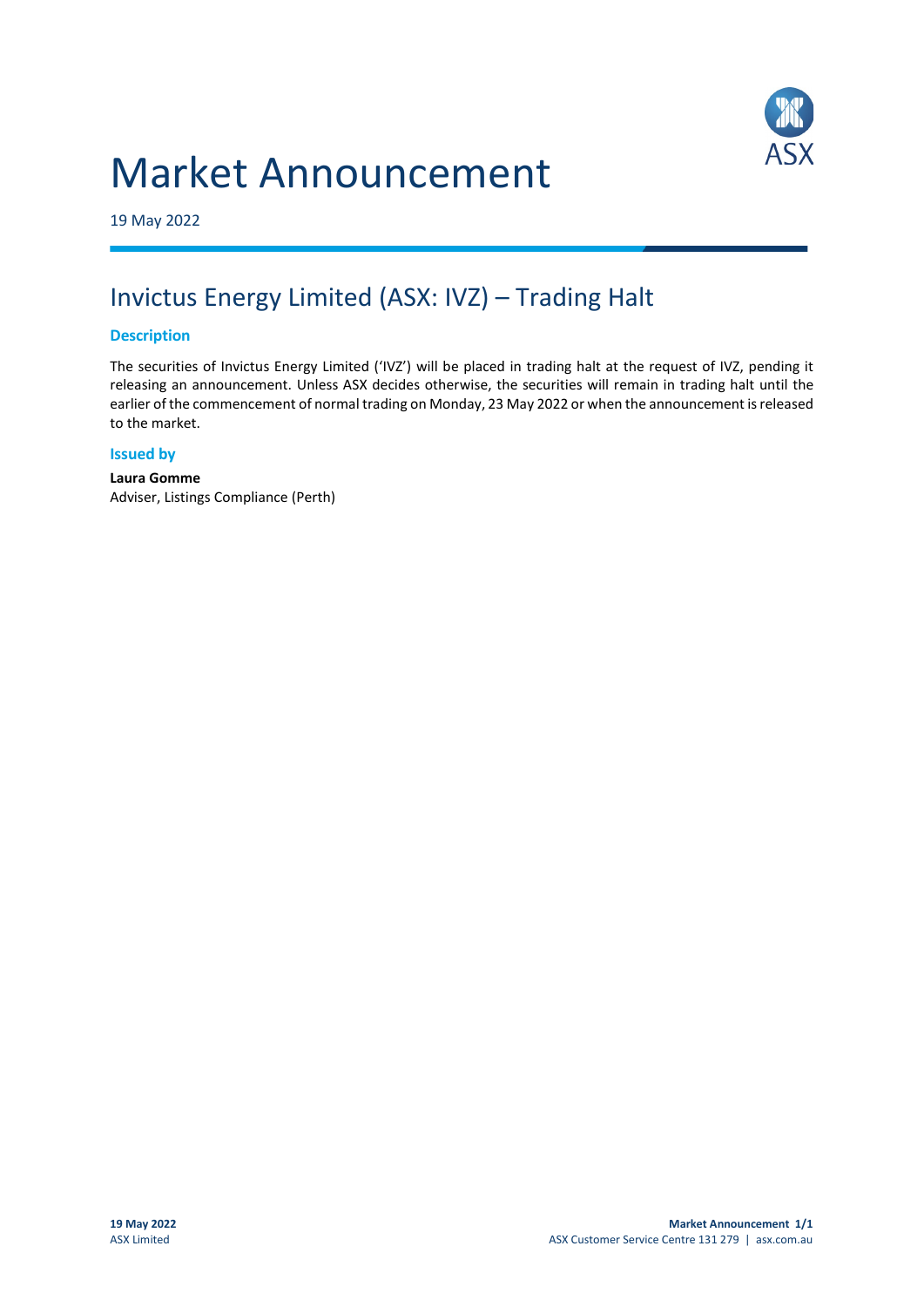| <b>ASX Announcement</b>     | <b>ASX: IVZ</b><br><b>OTCQB: IVCTF</b> |                |
|-----------------------------|----------------------------------------|----------------|
| <b>Trading Halt Request</b> |                                        |                |
|                             |                                        | INVICTUS       |
|                             |                                        | ENERGY LIMITED |
| 19 May 2022                 |                                        |                |

# **HIGHLIGHTS**

Invictus Energy Ltd ("Invictus" or the "Company") (ASX:IVZ; OTC: IVCTF) In accordance with the requirements of Listing Rule 17.1, Invictus Energy Ltd hereby requests a trading halt of the Company's securities (IVZ).

The Company will be providing an update in relation to a capital raising.

The Company is expecting to announce an update to the market on or prior to the commencement of trading on 23 May 2022.

The Company is not aware of any reason why the trading halt should not be granted.

**-Ends-**

**Approved for release by the Board**

# **Questions and enquiries**

### **Investors**

**Scott Macmillan**  MANAGING DIRECTOR

**P.** +61 (08) 6102 5055 **E.** info@invictusenergy.com

## **Media**

**Josh Nyman** SPOKE CORPORATE

**P.** +61 413 243 440 **E.** josh@spokecorporate.com.au

#### **ABOUT INVICTUS ENERGY**

Invictus Energy Ltd is an independent oil and gas exploration company focused on high impact energy resources in sub-Saharan Africa. Our asset portfolio consists of a highly prospective 250,000 acres within the Cabora Bassa Basin in Zimbabwe. Special Grant 4571 contains the world class multi-TCF Mukuyu (Muzarabani) and Msasa conventional gas-condensate

#### **BOARD & MANAGEMENT**

**Dr Stuart Lake** Non-executive Chairman

**Joe Mutizwa** Non-Executive & Deputy Chairman

**Scott Macmillan** Managing Director

**Gabriel Chiappini** Non-Executive Director & Company Secretary

#### **[www.invictusenergy.com](http://www.invictusenergy.com/)**